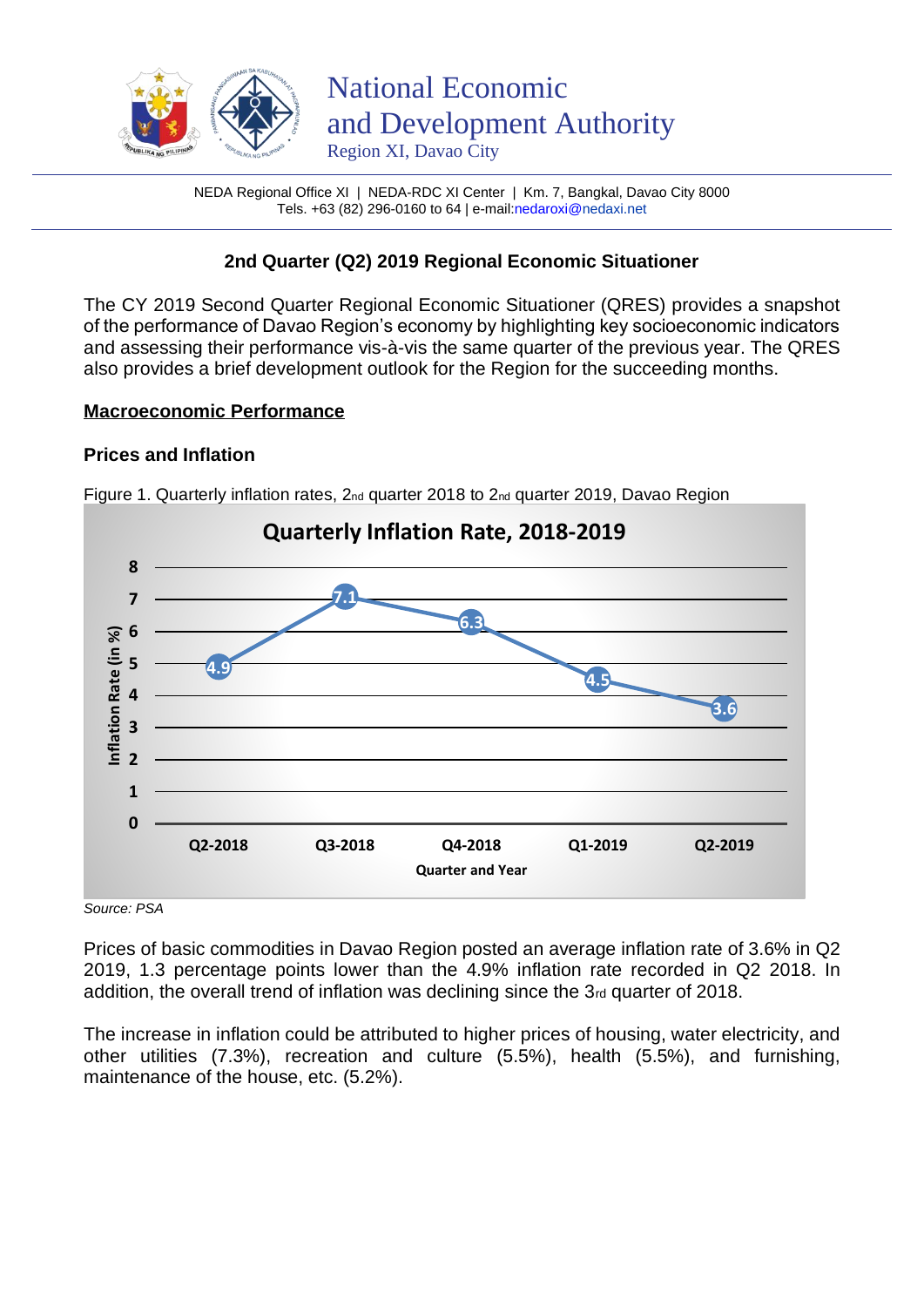| <b>Commodity</b>                       | 2 <sub>nd</sub><br>Quarter<br>2018 | 2 <sub>nd</sub><br>Quarter<br>2019 | Change (%) |
|----------------------------------------|------------------------------------|------------------------------------|------------|
| All Items                              | 116.7                              | 120.9                              | 3.6%       |
| Food and Non-Alcoholic                 | 118.7                              | 121.5                              | 2.4%       |
| Alcoholic and Tobacco                  | 159.2                              | 165.4                              | 3.9%       |
| <b>Clothing and Footwear</b>           | 121.2                              | 125.1                              | 3.2%       |
| Housing, Water, and Electricity        | 113.7                              | 122.0                              | 7.3%       |
| Furnishing, Maintenance of the         |                                    |                                    |            |
| House, etc.                            | 114.0                              | 120.0                              | 5.2%       |
| Health                                 | 115.9                              | 122.2                              | 5.5%       |
| Transport                              | 103.8                              | 106.0                              | 2.1%       |
| Communication                          | 101.6                              | 102.8                              | 1.1%       |
| <b>Recreation and Culture</b>          | 114.0                              | 120.2                              | $5.5\%$    |
| Education                              | 121.1                              | 119.7                              | $-1.1%$    |
| <b>Restaurant, Miscellaneous Goods</b> |                                    |                                    |            |
| and Services<br>. DO 1                 | 119.0                              | 124.5                              | 4.6%       |

Table 1. Consumer Price Indices by Commodity, 2nd Quarter 2018 and 2019, Davao Region

 *Source: PSA* 

With the exception of education, all commodities, posted price increases during the second quarter of 2019 over their prices the year before. Overall, the performance of the all-item regional inflation rate fell within the range of 3.0 percent  $\pm$  1.0 percentage point for target for 2019, set by the Development Budget Coordinating Committee (DBCC) of the NEDA Board.

## **Labor and Employment**

| Table 2. Employment statistics, 2nd Quarter 2018 and 2019, Davao Region |
|-------------------------------------------------------------------------|
|                                                                         |

|                             | 2 <sub>nd</sub> Quarter<br>2018 | 2 <sub>nd</sub> Quarter<br>2019 | Change      |
|-----------------------------|---------------------------------|---------------------------------|-------------|
| <b>Employment Rate</b>      | 94.6 %                          | 96.9%                           | 2.3ppt      |
| <b>Unemployment Rate</b>    | 5.4%                            | 3.1%                            | $-2.3$ ppt  |
| <b>Underemployment Rate</b> | 19%                             | 8.2%                            | $-10.8$ ppt |

*Source: PSA* 

The Region's employment rate for the quarter increased based on the April 2019 round of the Labor Force Survey. The employment rate rose to 96.9%, 2.3 percentage point lower than the employment rate recorded one year ago. Consequently, unemployment rate decreased to 3.1%, 0.5 percentage point lower than the rate in the same quarter in 2018. In addition, the approximate number of employed persons in the 2nd quarter of 2019 stood at 2.010 million, higher by about 42 thousand employed persons from the 1.968 million employed persons in the same quarter in 2018. The Region's total labor force was estimated at 2.074 million in the second quarter of 2019.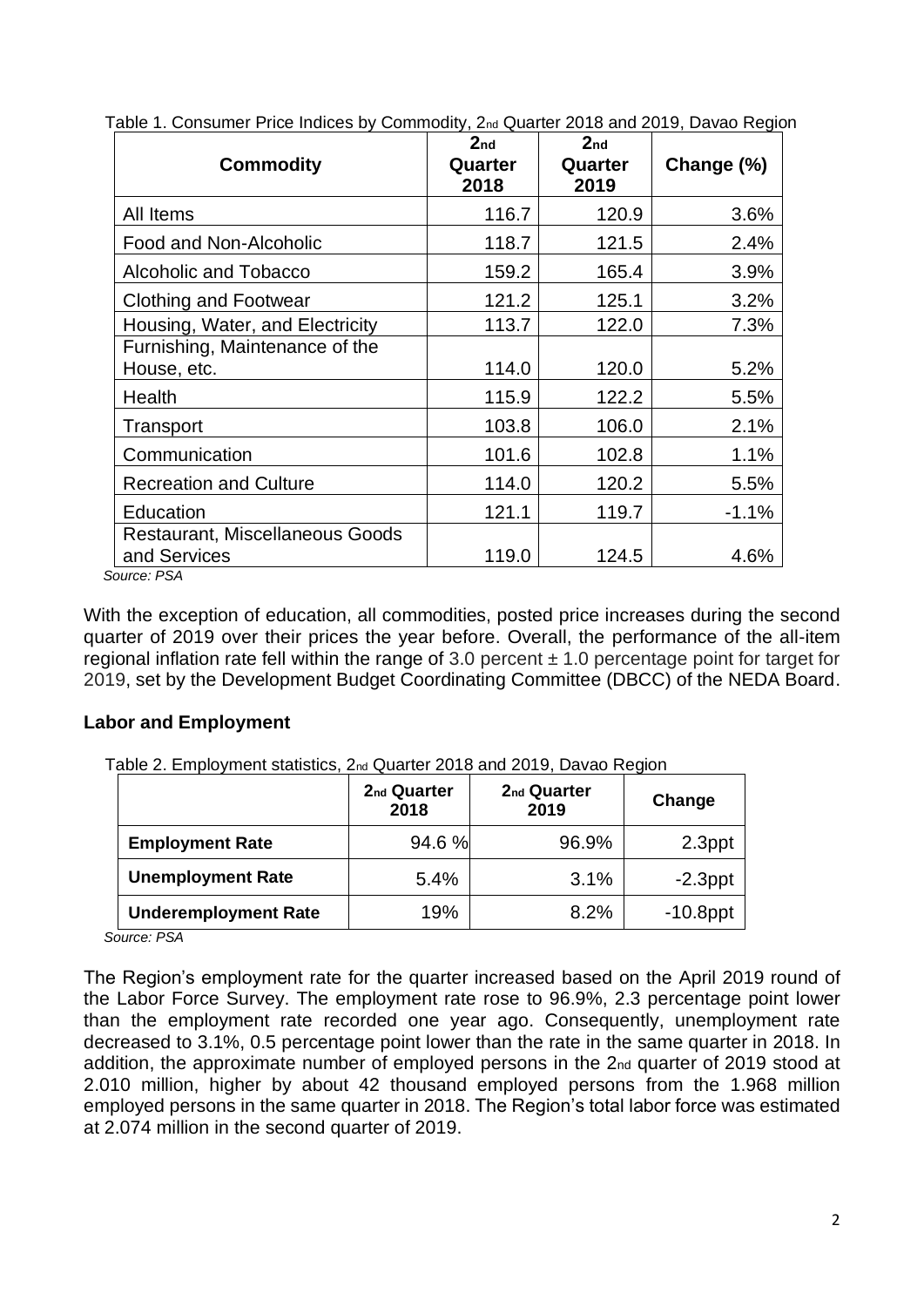Notably, the Region's underemployment rate dropped to 8.2%, lower by 10.8 percentage points than in the same period in 2018. The significantly lower underemployment rate may be attributed to a vibrant labor market, particularly on account of the robust growth in hiring in the construction, manufacturing, and retail trade and services sectors. On the other hand, the agriculture sector still accounts for about 29 percent of the total employed persons in the Region, while services accounts for 54.3 percent, and industry accounts for 17 percent.

## **Investments**

Table 3. Investment statistics, 2nd Quarter 2018 and 2018, Davao Region

|                                                           | 2 <sub>nd</sub> Quarter 2018 | 2nd Quarter 2019 |
|-----------------------------------------------------------|------------------------------|------------------|
| <b>BOI-Registered Project</b><br><b>Commitments (Php)</b> | 13,821,800,000               | 497,430,000      |

*Source: PSA XI*

The Region recorded lower BOI-registered project commitments during the second quarter of 2019 amounting to Php497.4 million, much lower than the Php13.8 billion recorded during the same quarter in 2018. Only two investment projects were registered during the quarter, including an economic and low-cost housing projects (Esmeralda Residences Phase 1) in Tagum City, and an agricultural spraying service project using drone technology in Davao City. It should be noted, however, that while investments during the quarter were lower, it was not unusual, since investments may be recorded and registered anytime throughout the year and do not concentrate on a single quarter.

#### **Davao Region's Economic Growth Drivers**

#### **Agriculture**

#### *Crops and Fruits*

Table 5. Volume of Production, 2nd Quarter 2018 and 2019, Davao Region

| <b>Crop/Fruit</b> | 2 <sub>nd</sub> Quarter 2018<br>(MT) | 2 <sub>nd</sub> Quarter 2019<br>(MT) | Change   |
|-------------------|--------------------------------------|--------------------------------------|----------|
| <b>Mango</b>      | 42,621                               | 34,023                               | -20.1%   |
| <b>Corn</b>       | 49,720                               | 43,999                               | $-11.5%$ |
| <b>Coconut</b>    | 474,068                              | 453,672                              | -4.3%    |
| <b>Banana</b>     | 934,839                              | 900,399                              | -3.6%    |
| <b>Cottee</b>     | 1,368                                | 1,320                                | $-3.5\%$ |
| <b>Palay</b>      | 85,667                               | 83,410                               | -2.6%    |
| <b>Rubber</b>     | 2,214                                | 2,211                                | -0.13%   |
| <b>Pineapple</b>  | 11,676                               | 11,670                               | $-0.05%$ |
| Abaca             | 2,049                                | 2,113                                | 3.1%     |

 *Source: PSA* 

Lower production levels for both crops and fruits were recorded during the quarter, except for abaca, posted a production increase of 3.1%. Corn production decreased to 43,999 MT in Q2 2019, lower by 11.5% from the 36,819 MT of corn produced in Q2 2017. The lower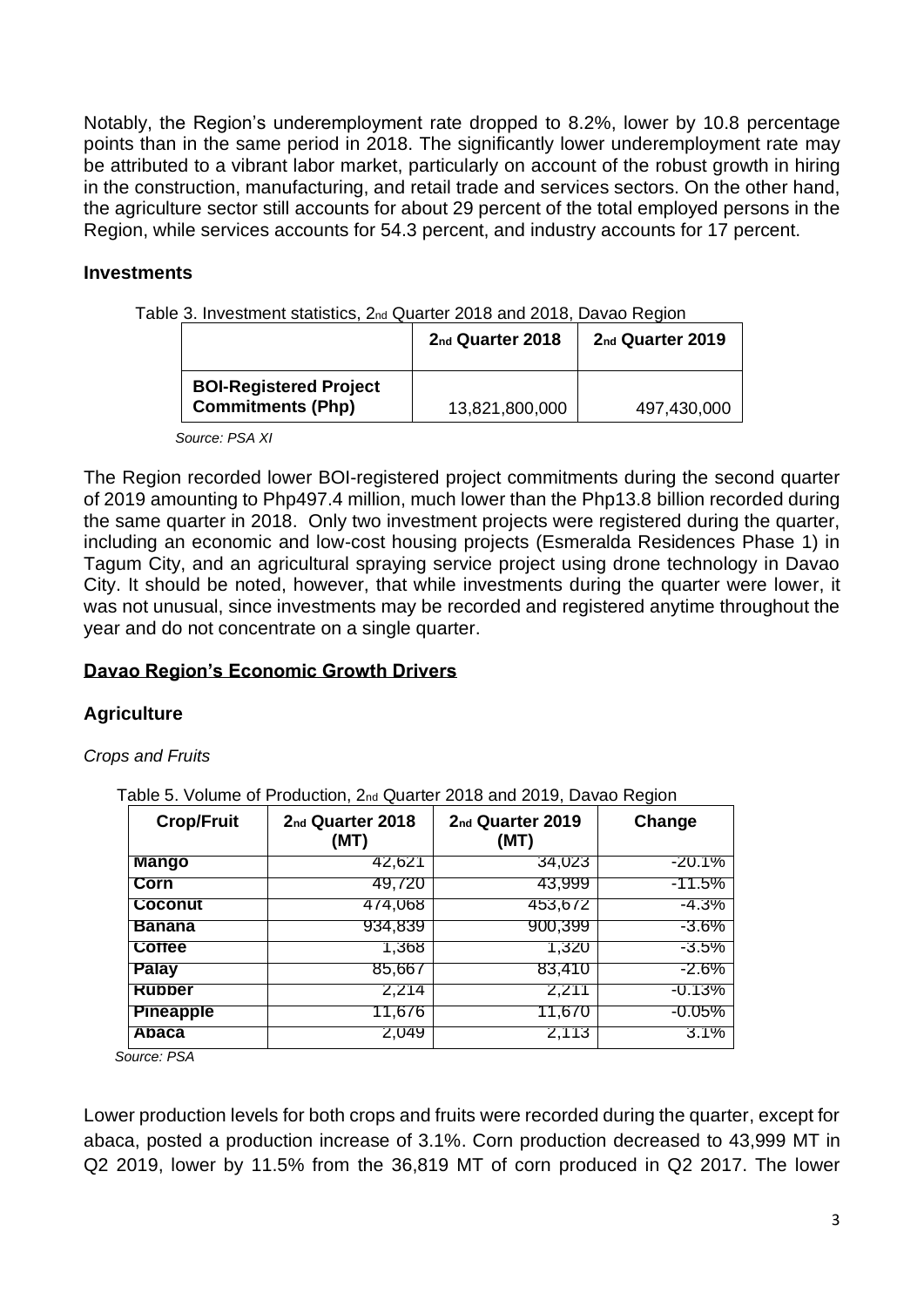production volume of corn was partly attributed to contraction in area harvested, and consequently in contractions of yields per hectare. Likewise, palay production in Davao Region for the quarter decreased by 2.6%, from 85,667 MT in Q2 2018 to 83,410 in Q2 2019. The decrease in palay production volume were due to cutbacks, as well contractions in area harvested. The lower farmgate prices may have also impacted in production decisions of farmers.

For other major commercial crops and fruits, contractions in production were noted for coconut (-4.3%), banana (-3.6%), and coffee (-3.5%). For mango, production fell by 20%, which can be partly attributed to above-normal rainfall which affected the harvest. Moreover, strong demand for other fruits and crops may have influenced producers to shift to other products.

#### *Livestock, Poultry and Fisheries*

| Region                           |                                      |                                      |          |
|----------------------------------|--------------------------------------|--------------------------------------|----------|
|                                  | 2 <sub>nd</sub> Quarter 2018<br>(MT) | 2 <sub>nd</sub> Quarter 2018<br>(MT) | Change   |
| <b>Chicken</b>                   | 18,734                               | 20,843                               | 11.2%    |
| Hog                              | 35,846                               | 37,699                               | 5.1%     |
| <b>Cattle</b>                    | 3,488                                | 3,928                                | $12.6\%$ |
| <b>Fisheries</b><br>(Commercial) | 10,808                               | 11,591                               | 7.2%     |

Table 6. Volume of Production of Livestock, Poultry, and Fisheries, 2nd Quarter 2018 and 2019, Davao Region

 *Source: PSA* 

Livestock, poultry and fishery production posted gains during the quarter. Chicken production increased by 11.2% from 18,734 MT in Q2 2018 to 20,843 MT in Q2 2019. Cattle also increased to 3,928 MT in Q2 2019, a 12.6% increase from the production level during the same quarter in 2018. Both hog and fishery production likewise increased by 5.1% to 7.2%, respectively. Production levels for these products were able to respond to healthy demand in the Region.

## **Peace and Order**

 Table 7. Crime Volume and Crime Solution Efficiency Rate, 2nd Quarter 2017 and 2018, Davao Region

|                                          | 2 <sub>nd</sub> Quarter<br>2018 | 2 <sub>nd</sub> Quarter<br>2019 | Change     |
|------------------------------------------|---------------------------------|---------------------------------|------------|
| <b>Crime Volume</b>                      | 3,285                           | 3,698                           | 12.5%      |
| <b>Crime Solution Efficiency</b><br>Rate | 72.8%                           | 85.1%                           | $12.3$ ppt |

*Source: PNP XI*

The Region's crime solution efficiency (CSE), which was the percentage of solved cases out of the total number of crime incidents handled by the PNP in a given period of time, reached 85.1%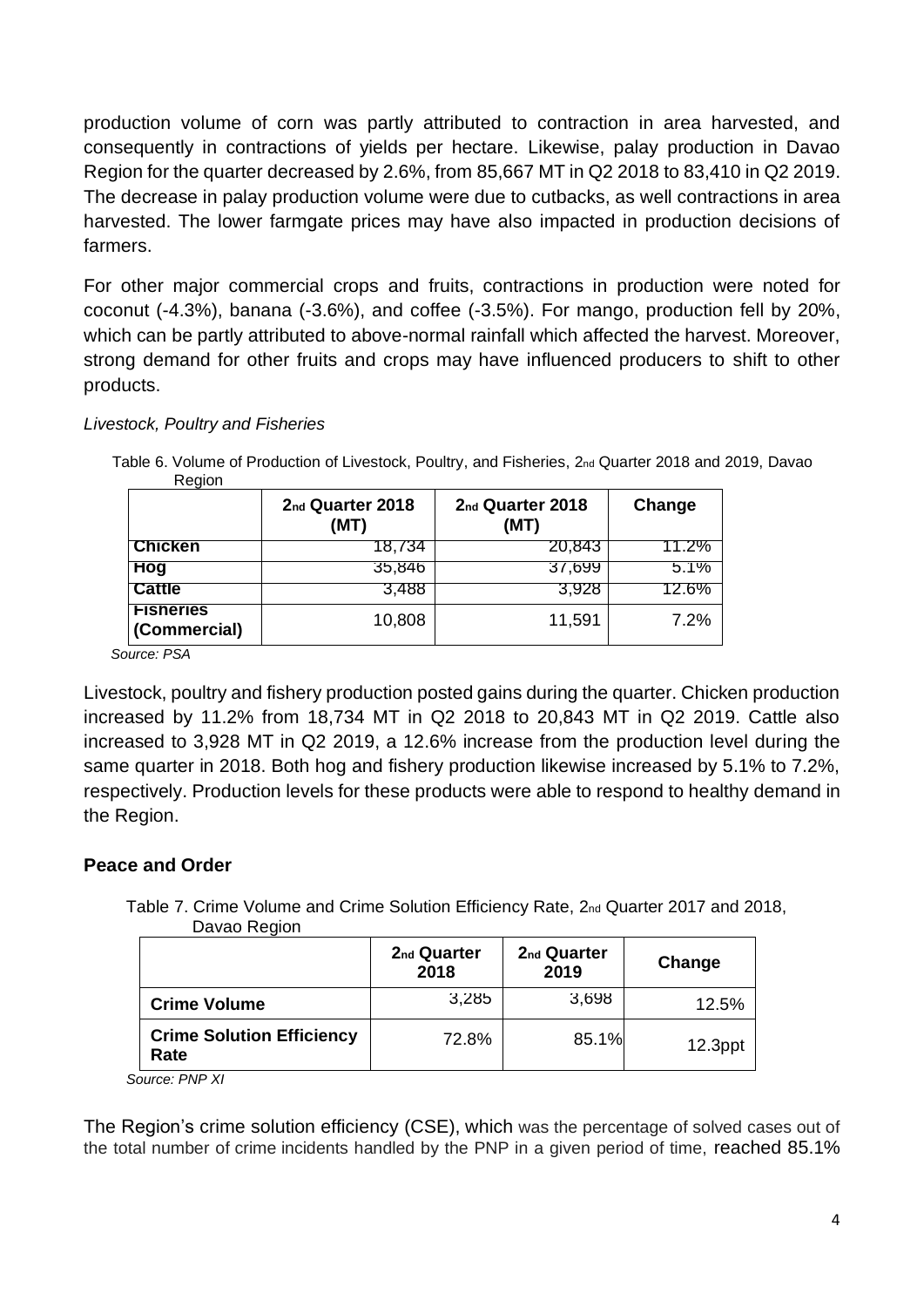percent during the second quarter of 2019, higher by 12.3 percentage point from its rate a year ago.

On the other hand, an increase was recorded in volume of crimes committed in the region during the second quarter of 2019. Crime volume was at 3,698 crimes, higher by 12.5% compared with the crime volume during the same quarter in 2018. The increase in crime volume was mainly attributed to non-index crimes, particularly in violations of special laws in Davao del Norte and Davao City. Moreover, the increase may be due to stronger law enforcement activities, as well as increased reliance and confidence of the public in the police.

However, the police continue to undertake frequent dispatches of mobile patrols in crimeprone areas to deter perpetrators from committing crimes, provide heightened police visibility in busy areas, and continuously strengthen police operations against all forms of criminal activities, along with effective and efficient managing of police operations.

## **Development Prospects**

The notable easing of the inflation rate was positive news, mainly for consumers who carried the heavy pressures of high prices in 2018. After the fiscal and non-monetary measures implemented by the government to address supply constraints, such as rice importation, inflation declined beginning in early 2019. Low and stable inflation is expected to continue throughout the year, but slight upward adjustments on prices of basic commodities may be likely due to high consumer demand during the holiday season.

Employment continues to be favorable, especially with the low underemployment rate, strongly indicating that there is a favorable and healthy job market in the Region and its cities. The construction, manufacturing, retail trade and services, particularly the BPOs, are the key players right now in the Region's job markets.

While BOI-registered investments were in negative growth territory during the quarter, the investment climate of the Region still remains robust and attractive, given major stable peace and order situations and a strong infrastructure development push by the National Government. The negative growth in investments is not unusual, since these can be offset by large investments registered in other quarters or prospective investments still to be registered. The Region remains optimistic that more investments will come in the remaining half of the year.

In agriculture, production of crop and fruits, was generally decreasing, mainly due to contractions in area harvested as well as yields per hectare. On the other hand, increasing production for livestock and fishery were recorded during the quarter.

Among the prospects for the second half of 2019 are the following:

- 1. Prices of basic commodities are expected to remain low and stable in 2019 compared with 2018.
- 2. Employment rates will remain high and will lead to a favorable job market favorably throughout the year.